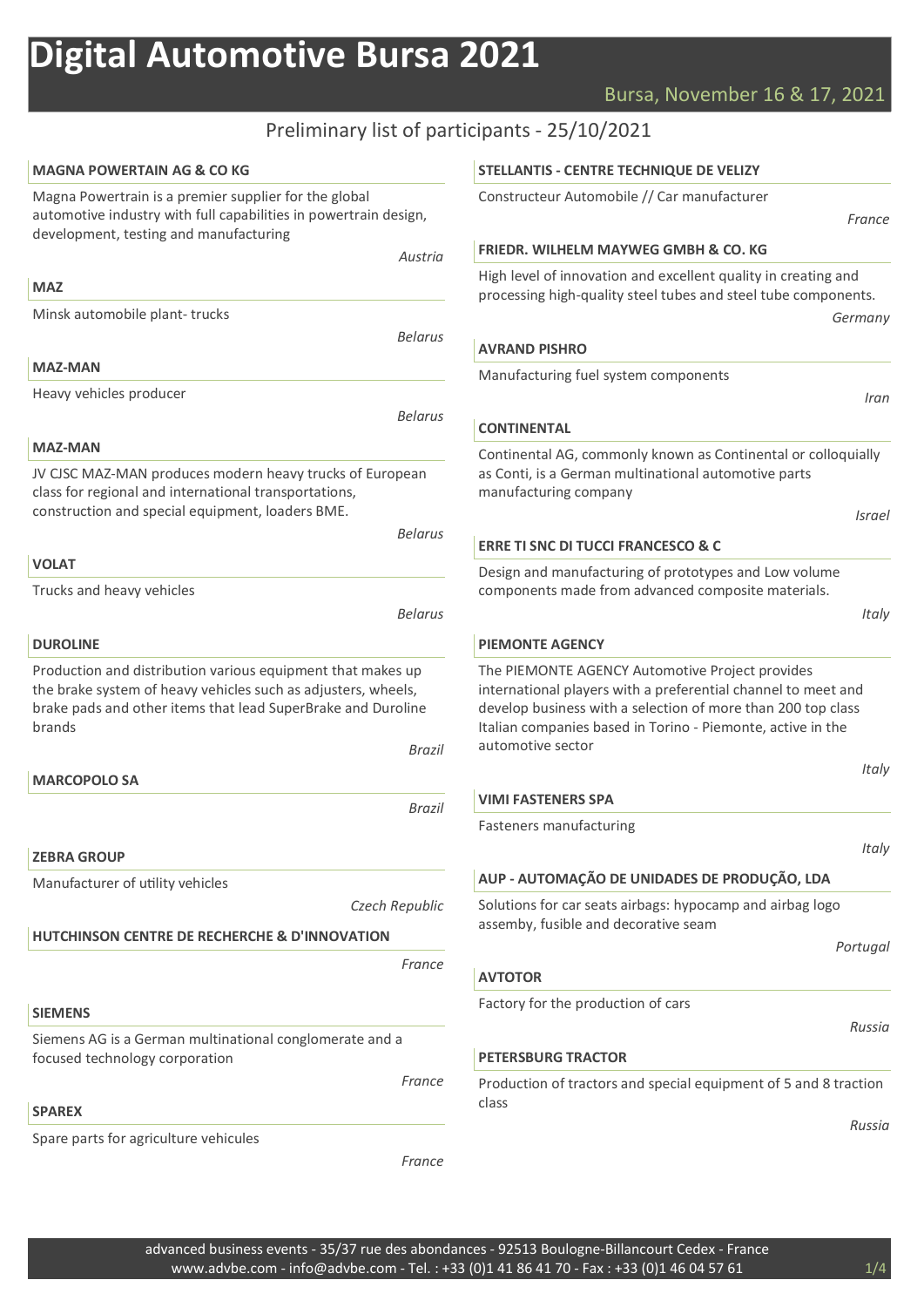## Bursa, November 16 & 17, 2021

**Turkey** 

**Turkey** 

**Turkey** 

**Turkey** 

**Turkey** 

Turkey

**Turkey** 

**Turkey** 

**Turkey** 

**Turkey** 

**Turkey** 

## Preliminary list of participants - 25/10/2021

| <b>RUSSIAN AUTOMOTIVE COMPONENTS</b>                                                                                                                                                                           |        | ANL ENDUSTRI URUNLERI OTOMOTIV SAN. TIC. A.S                                                                                                                                     |
|----------------------------------------------------------------------------------------------------------------------------------------------------------------------------------------------------------------|--------|----------------------------------------------------------------------------------------------------------------------------------------------------------------------------------|
| RAC is an innovative management company focused on the<br>supply and manufacturing of automotive parts and components<br>in Russia                                                                             |        | Automotive<br>Turke                                                                                                                                                              |
|                                                                                                                                                                                                                | Russia | <b>AUTOLIV TURKEY</b>                                                                                                                                                            |
| <b>TRADING HOUSE PTC</b>                                                                                                                                                                                       |        | World's largest automotive safety supplier                                                                                                                                       |
| Trade in tractors with special equipment for subsoil producers,                                                                                                                                                |        | Turke                                                                                                                                                                            |
| agriculture, as well as equipment for these industries                                                                                                                                                         |        | <b>BALAP TEKSTIL OTOMOTIV SAN. VE TIC. A.S.</b>                                                                                                                                  |
|                                                                                                                                                                                                                | Russia | textile                                                                                                                                                                          |
| <b>JAGUAR LAND ROVER SK</b>                                                                                                                                                                                    |        | Turke                                                                                                                                                                            |
| Jaguar Land Rover Slovakia is a Slovak subsidiary of the British<br>car producer Jaguar Land Rover<br>Slovakia                                                                                                 |        | <b>BOSCH REXROTH</b>                                                                                                                                                             |
|                                                                                                                                                                                                                |        | Turke                                                                                                                                                                            |
|                                                                                                                                                                                                                |        |                                                                                                                                                                                  |
| CAMARA OFICIAL DE COMERCIO E INDUSTRIA DE ALAVA                                                                                                                                                                |        | <b>BOSCH TURKEY</b>                                                                                                                                                              |
| The Chamber of Commerce offers businesses training and advice<br>on issues of Internationalization, Industry, Trade                                                                                            | Spain  | The world's largest independent parts supplier to the<br>automotive industry, we significantly contribute toward making<br>driving ever safer, cleaner, and more economical      |
| A PLAS GENEL OTOMOTIV MAM. SAN. VE LTD STI                                                                                                                                                                     |        | Turke                                                                                                                                                                            |
| Plastic product groups consist of inner trim, outer trim and                                                                                                                                                   |        | <b>BPLAS BURSA PLASTIK SAN.TIC. AS</b>                                                                                                                                           |
| under engine parts.                                                                                                                                                                                            | Turkey | Plastic technogies, injection and blow moulding, painting<br>Technologies                                                                                                        |
| A RAYMOND BAGLANTI ELEM. SAN. TIC. LTD STI                                                                                                                                                                     |        | Turke                                                                                                                                                                            |
| Automotive fastening and assembly solutions                                                                                                                                                                    |        | <b>BURSA ORGANIZED INDUSTRIAL ZONE</b>                                                                                                                                           |
|                                                                                                                                                                                                                | Turkey | BOSB Is the central hub point of automotive sector in Bursa and<br>Turkey                                                                                                        |
| <b>ADVANTAGE AUSTRIA ISTANBUL</b>                                                                                                                                                                              |        | Turke                                                                                                                                                                            |
| Austrian Economic Chambers. We are modern service providers<br>and offer fast expert advice on topics from labour laws to                                                                                      |        | <b>CELIKFORM GESTAMP OTOMOTIV A.S.</b>                                                                                                                                           |
| customs                                                                                                                                                                                                        |        | Metal sheet forming industry                                                                                                                                                     |
|                                                                                                                                                                                                                | Turkey | Turke                                                                                                                                                                            |
| <b>AKIA HESS</b>                                                                                                                                                                                               |        | <b>CEMTAS CELIK MAKINA SAN. VE TIC. AS</b>                                                                                                                                       |
| Produce vehicle body for metrobus, bus and minibus                                                                                                                                                             | Turkey | Production of specialty steels of round and spring steel sections<br>& Production of stabilizer bars for vehicles (all purpose).                                                 |
| <b>AKTEKNIK KALIP A.S.</b>                                                                                                                                                                                     |        | Turke                                                                                                                                                                            |
| With its expert employees based on the principle of continuous<br>improvement, Akteknik Kalip A.S. performs with the production<br>of Transfer, Progressive and Tandem dies for sheet metal<br>forming sector. |        | COSKUNOZ KALIP MAKINA SAN. VE TIC. A.S.                                                                                                                                          |
|                                                                                                                                                                                                                |        | Automotive<br>Turke                                                                                                                                                              |
|                                                                                                                                                                                                                | Turkey | <b>DEMIRTAS ORGANIZED INDUSTRIAL ZONE</b>                                                                                                                                        |
| ANADOLU ISUZU OTOMOTIV SAN. TIC. A.S.<br><b>Bus Producer OEM</b>                                                                                                                                               |        | Institution:DOSAB has been ranked 14th within the list that<br>declared by Istanbul Chamber of Industry which is comprising of<br>Turkey's Biggest 1,000 Industrial Organization |
|                                                                                                                                                                                                                | Turkey | Turke                                                                                                                                                                            |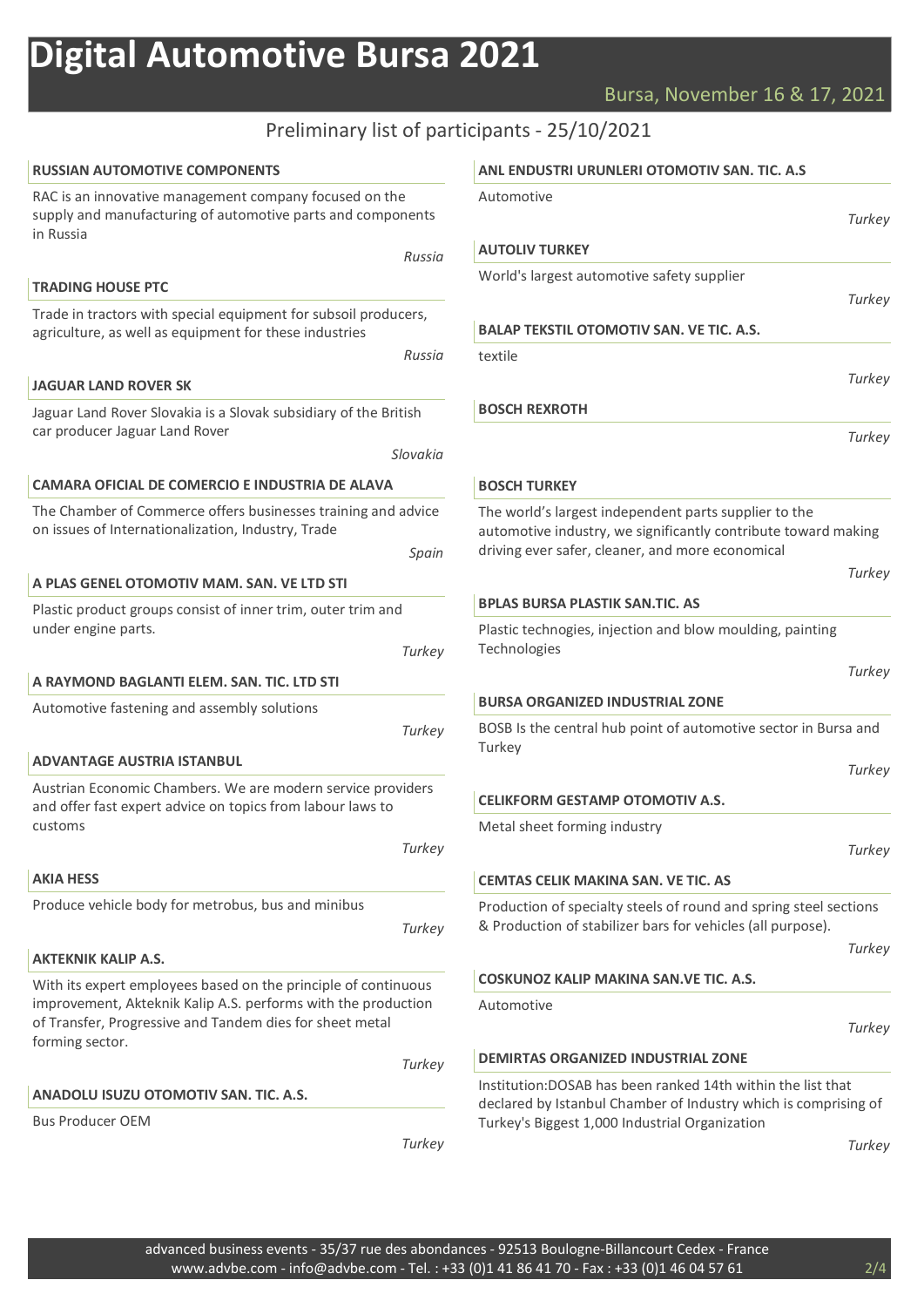## Rursal November 16 & 17, 2021

|                                                                                                                                                               | Bursa,                                                       |  |  |
|---------------------------------------------------------------------------------------------------------------------------------------------------------------|--------------------------------------------------------------|--|--|
|                                                                                                                                                               | Preliminary list of participants - 25/10/2021                |  |  |
| <b>DESTEK OTOMOTIV YAN SAN VE TIC AS</b>                                                                                                                      | <b>MEKLAS OTOMOTIV ITHALA</b>                                |  |  |
| Destek covers one of the widest range of various positioning<br>element worldwide                                                                             | Producing air springs along w<br>vehicles and trailer        |  |  |
| Turkey                                                                                                                                                        |                                                              |  |  |
| <b>ERKALIP</b>                                                                                                                                                | <b>OMTEK OTOMOTIV MOBILY</b>                                 |  |  |
| Specialized at design & manufacturing of the stampling dies, the<br>prototypes dies and the control & xwelding fixtures                                       | Styling and carrying accessor<br>fiber and ABS (Cr+3 Coated) |  |  |
| Turkey                                                                                                                                                        |                                                              |  |  |
| FEKA OTOMOTIV MAM. SAN. TIC. A.S.                                                                                                                             | <b>OSKIM OTOMOTIV LTD STI</b>                                |  |  |
| Feka Automotive's capability and product range includes Rear<br>View Mirrors, Front Lighting, Interior Lighting, Rear Lighting,<br>Water Expansion & Steering | A steering and suspension pa<br>16949 certificate since 1982 |  |  |

Feka Automotive's capability and product range in Feka View Mirrors, Front Lig Water Expansion &Steering **Turkey** 

FORD OTOSAN

Manufacturing / OEM

**Turkey** 

#### FORMFLEKS YALITIM ÜRÜNLERI SAN. VE TIC. A.S.

It manufactures silencers that insulate engine and road noises

**Turkey** 

#### FORMPLAST

Mainly produces parts for automotive, white appliances, heating-cooling-ventilation, industrial kitchen, civil construction, ship building, packaging, advertising, and electrics & electronics sectors.

**Turkey** 

#### HÜNER KRIKO VE YEDEK PARÇA LTD STI

Car spare parts industry

**Turkey** 

### IMORTAS A.S.

Stamped,fine blanked,precision machined and ground mechanical components for gearbox,transmission,axle,engine,brake and driving systems

**Turkey** 

## ISOTEK CNC TAK. TEZG. OTOM. MAK. TURI. SAN. TIC. LTD STI.

We Produce PATTERN & CASTING, TOOLS & SKILLS, FIKSTURE & DESIGN, MACHINERY & PROCESSING and more special designed parts, tools, engineering and quality control for our all products **Turkey** 

## KORCIM METAL OTOMOTIV SAN. TIC. LTD STI.

manufacture, spare parts transport boxes, stacking shelves, metal packaging boxes and steel construction products for auto and auto sub supplier industries.

**Turkey** 

#### T IHRACAT SAN. VE TIC. LTD STI.

vith vibration absorbers for heavy

### A SANAYI VE TIC A.S.

ies made of stainless steel, carbon

**Turkey** 

**Turkey** 

arts manufacturer with ISO TS

**Turkey** 

#### PAKSAN MAKINA

Machining, casting, forging, bar stocks

**Turkey** 

#### PILOT TASIT KOLTUKLARI AS

Produce seats and seat assemblies for all types of commercial vehicles

**Turkey** 

#### PLUS TOOLING

Stamping dies production for sheet metal and alumunium parts **Turkey** 

#### ROLLMECH AUTOMOTIVE SAN. TIC. A.S.

Full service supplier on all closure systems and body components (Design & Testing & Validation)

**Turkey** 

### SAHINCE OTOMOTIV SAN. VE TIC. A.S.

Manufactures parts for automotive

| e e<br>٠ |  |
|----------|--|
|          |  |

#### SARDIS OTOMOTIV YAN. SAN. TIC. LTD STI.

We sustain our activities in order to support the main industry with many advanced machines especially Lamination, CNC Cutter, cutting and forming presses and water jet machines

**Turkey** 

#### SEGER SES VE ELEKTRIKLI GERECLER

Electrical componant manufacturer

**Turkey** 

### SIMETRIK PRO ÜRETIM SISTEM ÇÖZÜMLERI VE END. EKIP. TEK. SAN. TIC. LTD STI.

Areas of industrial contracting, mechanical installation, mechanical maintenance, repair and installation, training, engineering, consulting,